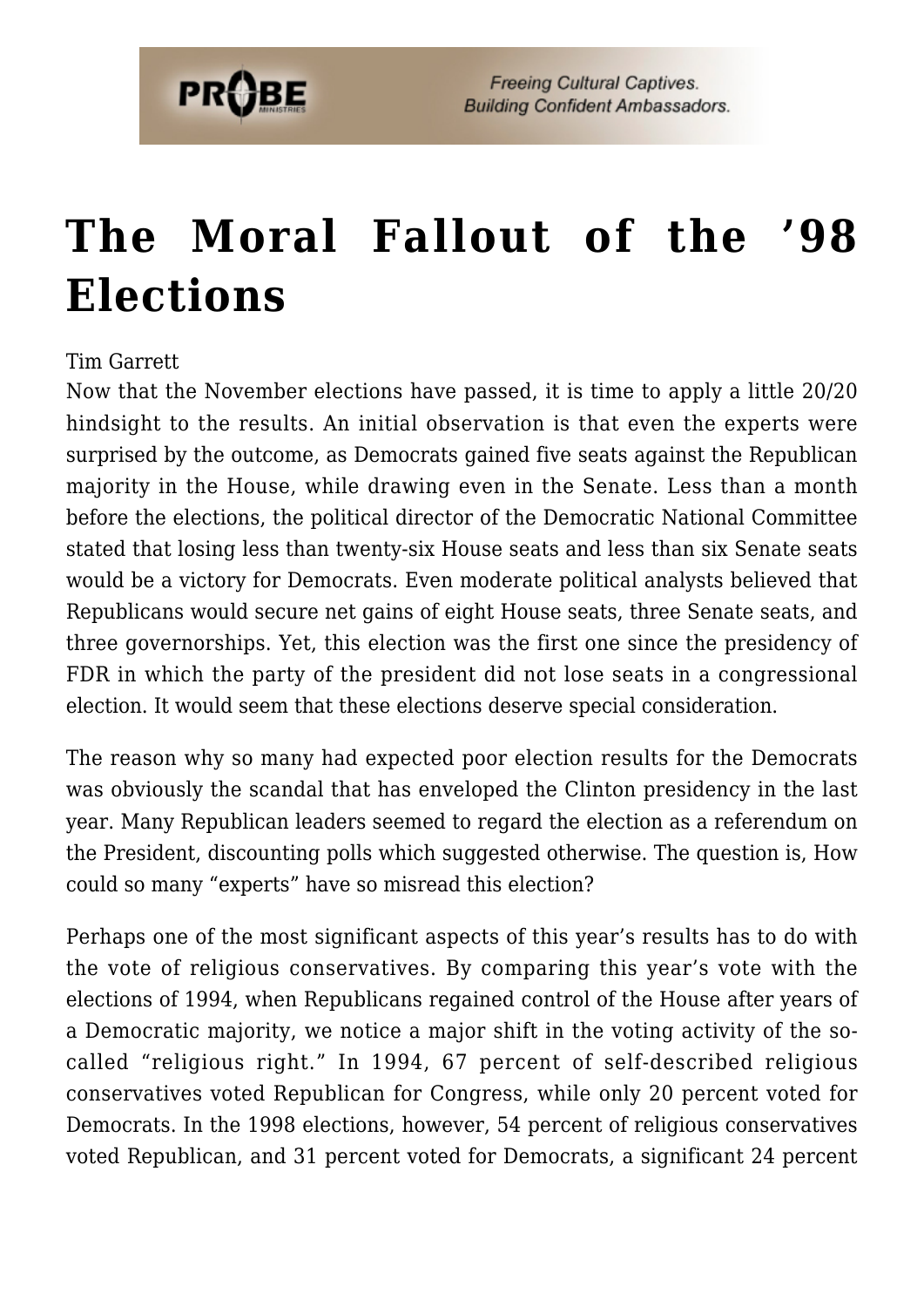

#### swing.

This, in itself, helps explain the strong showing of Democrats, but prompts the question, Why did religious conservatives have such a dramatic shift in voting patterns? Several attempts will be made here to answer this question.

Earlier this year, James Dobson of *Focus on the Family* issued a kind of ultimatum to the Republican Party leadership. Expressing frustration at the failure of Republicans to pass significant legislation in areas such as abortion, he threatened to take as many of his radio listeners as he could away from the Republican Party if they did not make more of an effort to focus on social issues important to evangelicals. Immediately after that threat, there was a sudden emphasis by Republican leaders on abortion and homosexuality, and once again the ban on partial-birth abortions was brought to a vote. However, it was again vetoed by President Clinton. Even though, in that respect, Republicans have made an effort to reflect the social concerns of evangelical Christians, their failure to make any progress even with a majority may have left many supporters alienated.

Another factor may have been the failure of Republicans to stand up to President Clinton in the last-minute budget negotiations in October. Instead of pressing for their own agenda months earlier, when Mr. Clinton was at his weakest, Republicans were pressed into a corner by the threat of another government shutdown. Their failure to acknowledge that their constituents were concerned with more than just President Clinton's behavior ultimately seems to have backfired. The main message this year was that conservatives themselves sent a message to Republicans that they can no longer be counted on to simply vote anti-Democrat. As Steve Forbes has said, "A party that loses sight of its values and principles loses its base."

## **Presidential Scandal and the '98 Elections**

Republicans and Democrats alike had anticipated major gains for the Republicans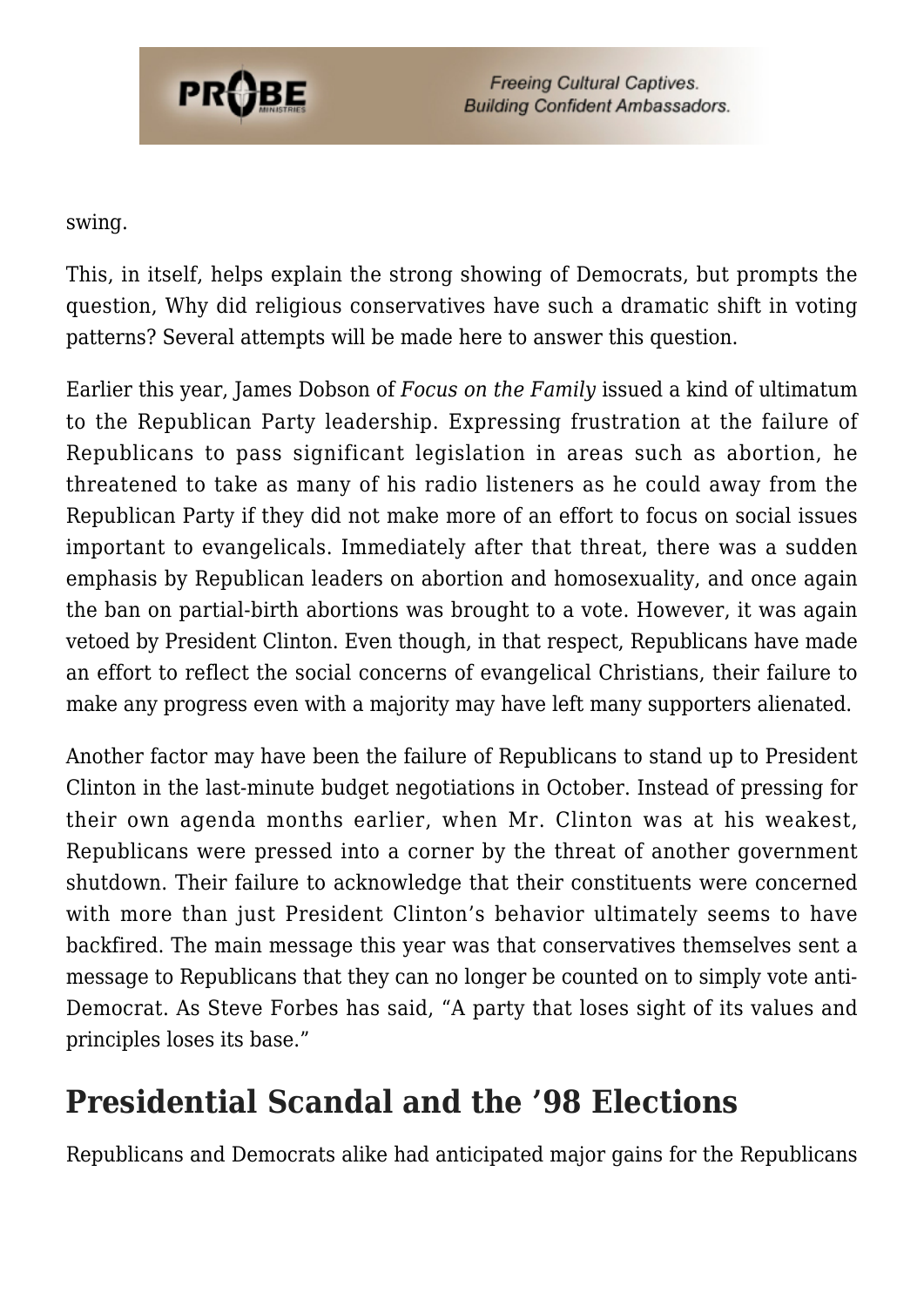

in the House, mainly because of the scandal involving President Clinton. House Speaker Newt Gingrich had predicted a gain of as many as thirty seats. Yet when the votes were tallied, Democrats had actually gained five seats, and Newt Gingrich has now resigned his position as Speaker of the House. Does this mean that voters rejected an agenda favorable to religious conservatives?

Many Christians have been dismayed by the apparent lack of voters who were willing to punish Mr. Clinton for his actions. Of course, Mr. Clinton himself was not running for office, but it was thought that, by voting against Democrats, voters would signal their disapproval of President Clinton's behavior. Instead, it appears that voters voted for candidates on their own merits; it would seem that voters were in most respects voting *for* candidates and issues, not just *against* Mr. Clinton.

Some, associating the Democratic Party with the Lewinski scandal, have suggested that the positive gains of Democrats indicates that Americans are less and less concerned about the morality of their political leaders. Several factors have to be considered before making that judgment. In the first place, no single party has a monopoly on morality. This became especially evident when it was revealed in recent months that several prominent Republicans had been involved in sexual affairs in the past. And even though the current legal issue against Mr. Clinton is all about perjury under oath and suborning of perjury, as well as possible obstruction of justice, it is impossible to separate these issues from President Clinton's involvement with Ms. Lewinski. Consequently, the emphasis in the press on the sexual nature of the scandal has led many to conclude that Mr. Clinton's behavior is not unique.

Another key factor in how the American people have reacted to the Lewinski scandal is a simple psychological response to the long period between President Clinton's denial of an affair and his eventual admission of an "inappropriate relationship." In the eight months between those two speeches, most Americans had gradually become convinced that the President lied in his initial denial.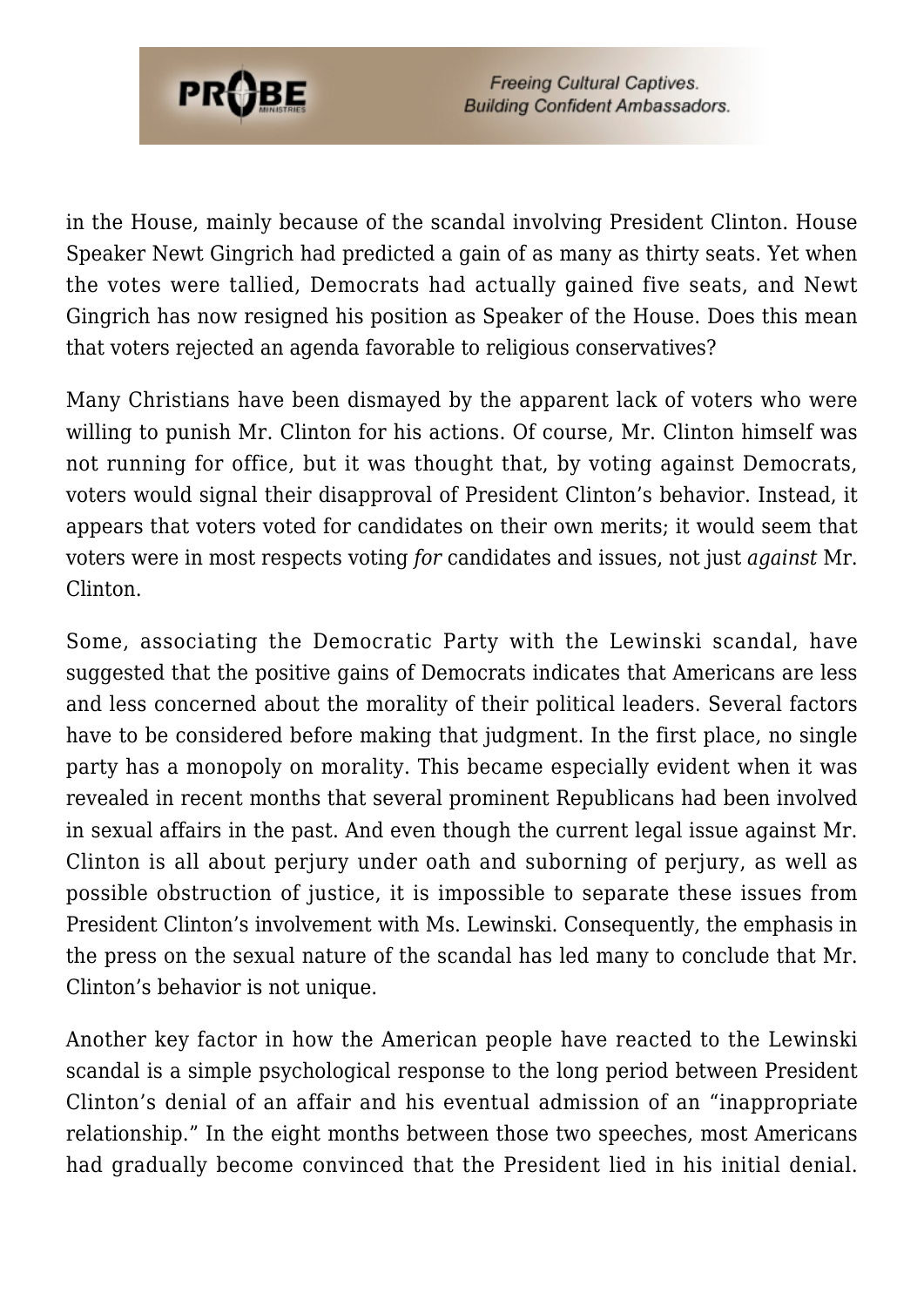

Consequently, when President Clinton admitted he had misled the public, the shock factor was absent–many people had already concluded that he wasn't telling the truth. And the constant emphasis in the news about the story eventually led many to conclude that our elected officials were obsessed with the scandal. Though it has been suggested that the reluctance to condemn Mr. Clinton's actions is indicative of a nation that has lost its moral compass, it could be that it also points to a sense of morality that is repulsed by publicly discussing private matters.

Exit polls indicate that over half of all voters did not consider President Clinton an issue in the election. Some candidates and issues which he supported won, and some lost. It seems what was most significant was that Republicans in this session of Congress failed to establish an agenda of their own that emphasized traditional conservatism. As we will see in the next section, it is evident that voters did not reject the social and moral concerns of Christians, but rather the failure of some Republicans to make a principled stand on the issues.

# **Major Victories for Christian Conservatives**

The mainstream press has attempted to portray the lack-luster performance of Republicans at the national level as a major blow to the religious right, yet exit polls indicate that the major difference this year was that it was the religious right itself that shifted its allegiance away from the Republican Party. The clear message is that Republicans cannot expect religious conservatives to slavishly vote Republican every time. Voters seem much more willing to look at each individual candidate on his or her own merit, rather than simply following a party line. It would appear that some of its strongest supporters are attempting to send Republican Party leaders a message.

Christians and other religious conservatives who are concerned that the elections indicate a major shift away from traditional morality may be focusing too strongly on their reaction to the Clinton scandal. Whereas 20 percent of voters went to the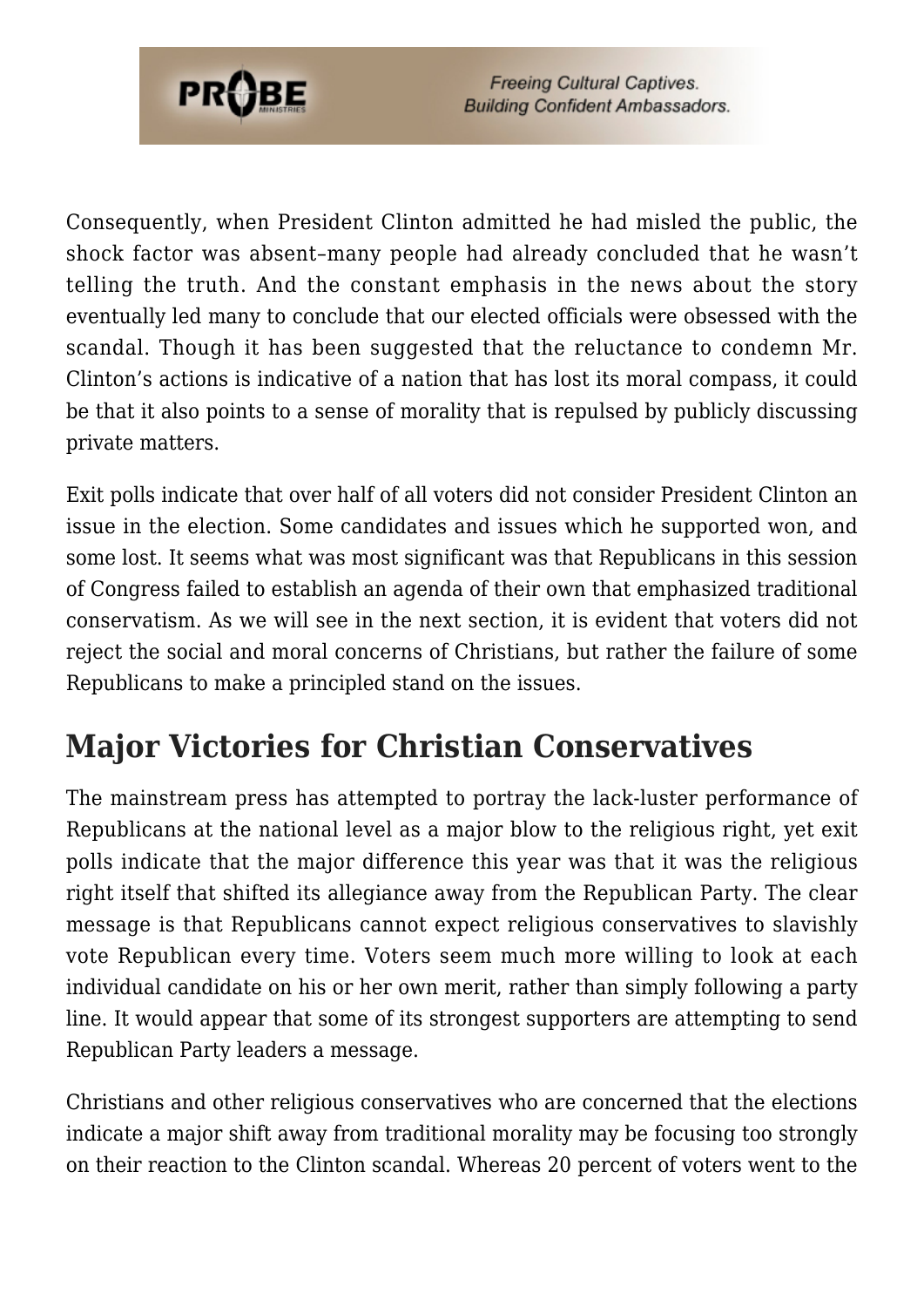

voting booth with the clear intent of voting against Mr. Clinton, another 20 percent voted with support of the President in mind. Those two groups thus canceled each other out. The other 60 percent of voters maintained that they voted with no thought of President Clinton. And since many Democrats attempted to distance themselves from President Clinton during their campaigns, it would be a stretch to suggest that those who voted Democrat were voting for the President. And when we consider the issues which were voted on this past November, we can't help but notice that major victories were won in areas important to Christians.

Perhaps one of the most defining moments of these elections was the banning of same-sex marriage in both Hawaii and Alaska. Of course, the silence from the major media has been deafening, especially when it had been suggested just two years ago by gay activists that Hawaii would open the floodgates for same-sex marriage. Even though homosexual activists poured considerable amounts of money and energy into their campaigns, nearly 70 percent of both Alaskan and Hawaiian voters affirmed marriage as being between one man and one woman. In a related issue, Republicans had high hopes that Matt Fong would defeat liberal Senator Barbara Boxer in California, but Fong shocked many conservative supporters late in the campaign by making concessions to the gay and lesbian community. Needless to say, Fong lost, mainly due to his failure to take a principled stand.

Also, another major issue for Christians has been the emphasis on the sanctity of life. In the home state of Jack Kevorkian, Michigan voters defeated doctorassisted suicide by a wide margin. Colorado voters also placed a limitation on abortion by requiring parental consent for teenagers seeking abortion. Unfortunately, Colorado and Washington both refused to outlaw partial-birth abortions, although the votes were very close.

In sum, while conservatives seem to be laying all their bets on the Republican Party, and because Republicans didn't do as well as expected, there has been a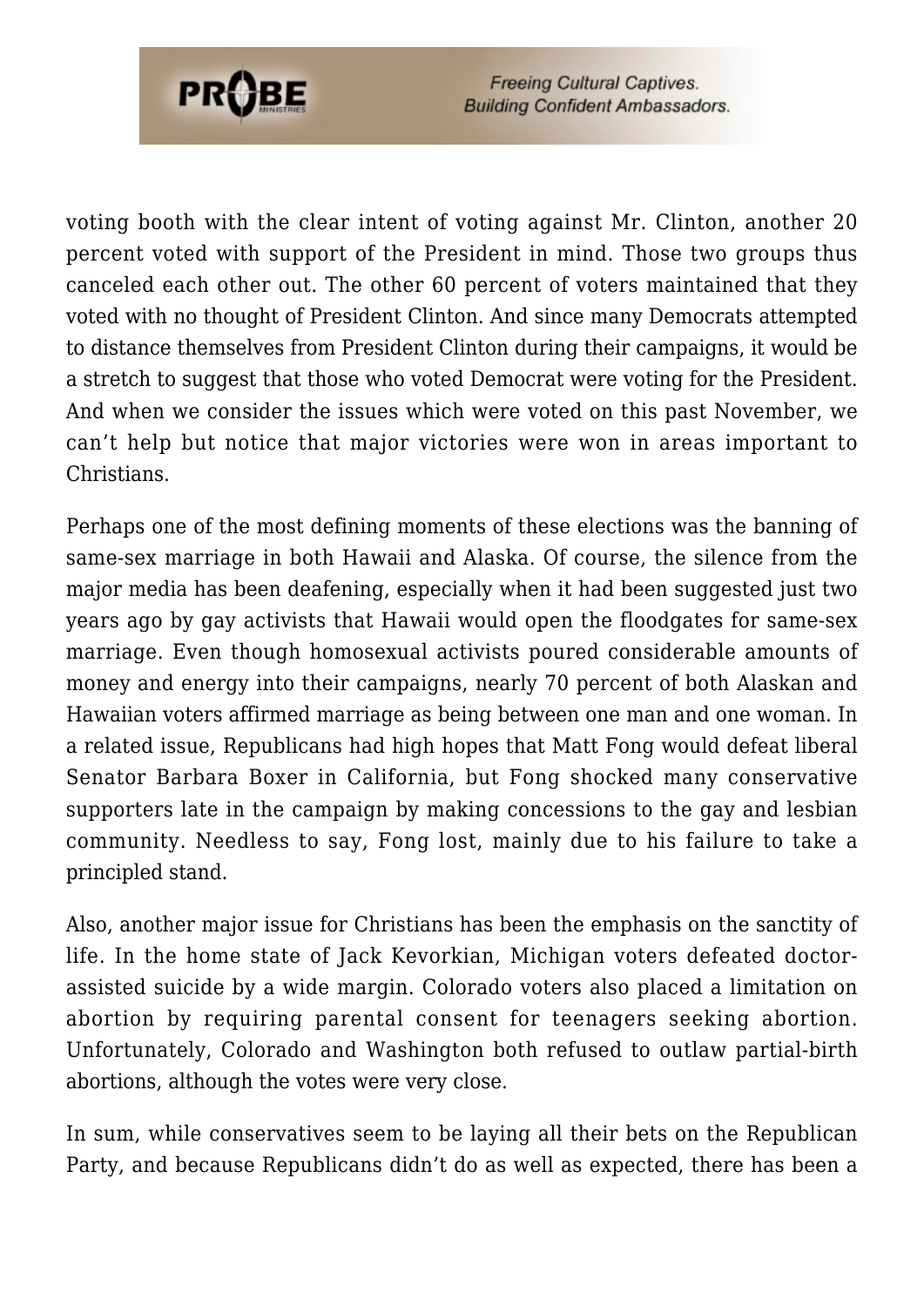

tendency to say conservatism, and especially religious conservatism, was a big loser on election day. But when we look at the results of particular races, we see that only a handful of true conservatives lost at the national level, and many referendums were won. Any attempt to view the elections as an outright rejection of a conservative religious worldview cannot be supported by the facts.

## **Moral Judgment and the Sexual Revolution**

As we have examined the November elections, we have concluded that the attitude of most Americans toward President Clinton was left out of the ballot box. President Clinton was not running for office, and the major shift in voting patterns was demonstrated by religious conservatives, who appear to have punished Republicans for failing to act like the majority in Congress. Probably the best way to gauge how Americans view the President is to recall the polls that have been taken since the Lewinski matter erupted in January of 1998.

Certainly one of the most curious aspects of this political year has been the consistently high job approval ratings the President has enjoyed, while at the same time he is considered a poor role model by a majority. The very fact that people have made a moral judgment of the President is once again a positive indication that American society is not simply concerned with pragmatism. But on the other hand, the majority of Americans seem to be willing to forgive Mr. Clinton and simply want the issue to go away. In this respect, Americans seem perfectly content to ignore the scandal as long as there is peace abroad and economic prosperity at home. Besides, it is the opinion of many that the scandal is "just about sex." If anything, it is that small phrase which should be of concern for society, since it seems to imply that sexuality is of little importance. A biblical worldview is entirely opposed to such a notion.

According to Genesis 2, God's desire is that one man and one women should become "one flesh" in the act of marriage–a euphemism for sexual union. But since the beginning of time, humanity has rejected God's plan, and the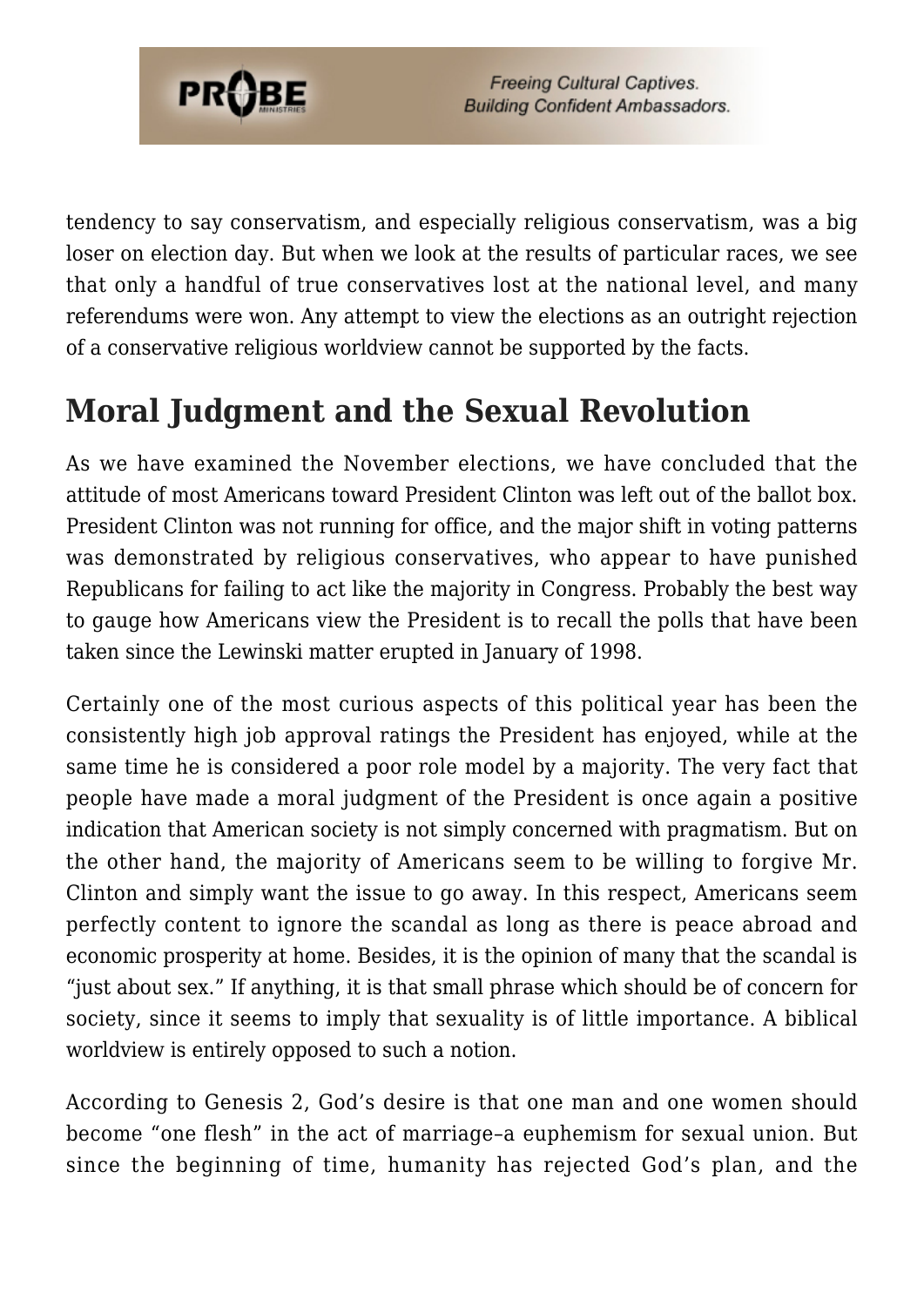

consequences have been devastating. In the United States, there has been a concerted effort since the 1960's to overcome any social restrictions against sex outside of marriage, all in the name of personal freedom. But in fact, many of the social pathologies in this country can be traced to a distorted view of sexuality. When men and women reject the sacredness of sexuality and view sex as simply recreational, the natural results are obvious: unwanted pregnancies, abortion, sexually transmitted diseases, AIDS, divorce, single-motherhood, and poverty. Not so obvious is another related issue. When young men grow up without fathers, they typically learn conceptions of manhood from other youth, rather than learning from their fathers. Violent gangs are often the only families that some young men ever identify with. Thus, to speak of sexuality as though it is of little import is a tragic mistake.

Of course, because the sexual revolution has had such a powerful grip on society, it is easy to see why so many are able to separate President Clinton's personal life from his public duties. When any society loosens its attitude toward a particular activity, the members of that society will feel less ashamed for engaging in that activity. As a consequence, those who engage in that activity will be much less likely to condemn anyone who does the same thing, since to do so would necessarily be a condemnation of themselves. More than likely, the willingness for many to simply ignore the Lewinski matter is a residue of a casual view of sexuality. However, the American people must remember that the issue before them is not only a sexual scandal, but a question of the rule of law. That issue has broader implications for us all.

## **The Case for the Common Good**

As we have been considering the recent national elections and the suprising results, we have considered the possible connection between the results and the public's reaction to President Clinton and the Lewinski scandal. We have noted that exit polls indicate that candidates were typically judged on their own merits. Thus, overall results cannot be said to reflect favorably or negatively on Mr.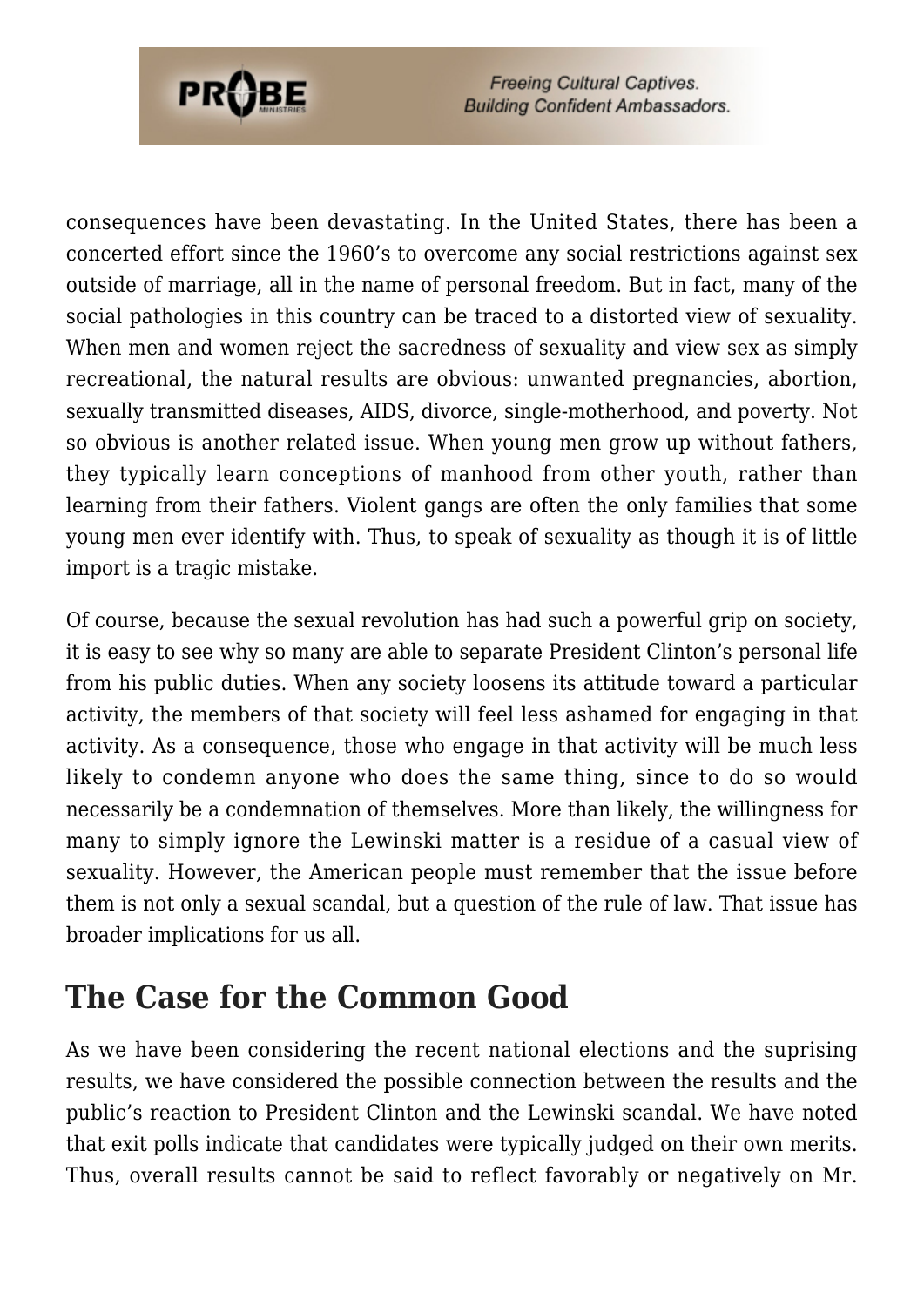

Clinton. We also noted that the sexual revolution has lessened the tendency of Americans to judge anyone for sexual indiscretions. But, what must now be emphasized is that the President's impeachment hearings are based on allegations of perjury and obstruction of justice. That many Americans are willing to dismiss such an offense should be of concern to all of us.

Perhaps the first thing that should be acknowledged by all is that President Clinton is well-liked by many Americans. Consequently, this case is similar to the O.J. Simpson trial, where a well-known and well-liked celebrity won a trial of public opinion. In this situation, millions of Americans are sympathetic toward the President. Unfortunately, many Americans have construed their affection for the President as being admissible as evidence in a court of law. In reality, juries are not simply allowed to determine a person's fate by majority rule. And contrary to what has been stated recently by media friends of President Clinton such as Geraldo Rivera, perjury is a criminal offense. To simply ignore its possibility in this case would be devastating for our legal system.

When we consider that this country's government is founded on an intricate system of checks and balances, we must ultimately recognize that the rule of law is essential to a just society. When people are discriminated against, or granted special favors in the legal system, the result is injustice. President Clinton himself recognizes this, as he is the top law enforcement officer in the land. In addition, the following statement is found in the Justice Department's manual for federal prosecutors: "Because false declarations affect the integrity of the judicial factfinding process, all offenders should be vigorously prosecuted."

Unfortunately, contemporary society tends to denigrate public service, and place a premium on the comforts of private and family life. Consequently, many people are willing to ignore the legal case against President Clinton since they assume it does not directly concern them. But, as Alexis de Tocqueville reminded us over 150 years ago in his great work *Democracy in America*, one of the dangers of democracy is that it can flatten people's personalities, making them "creatures of